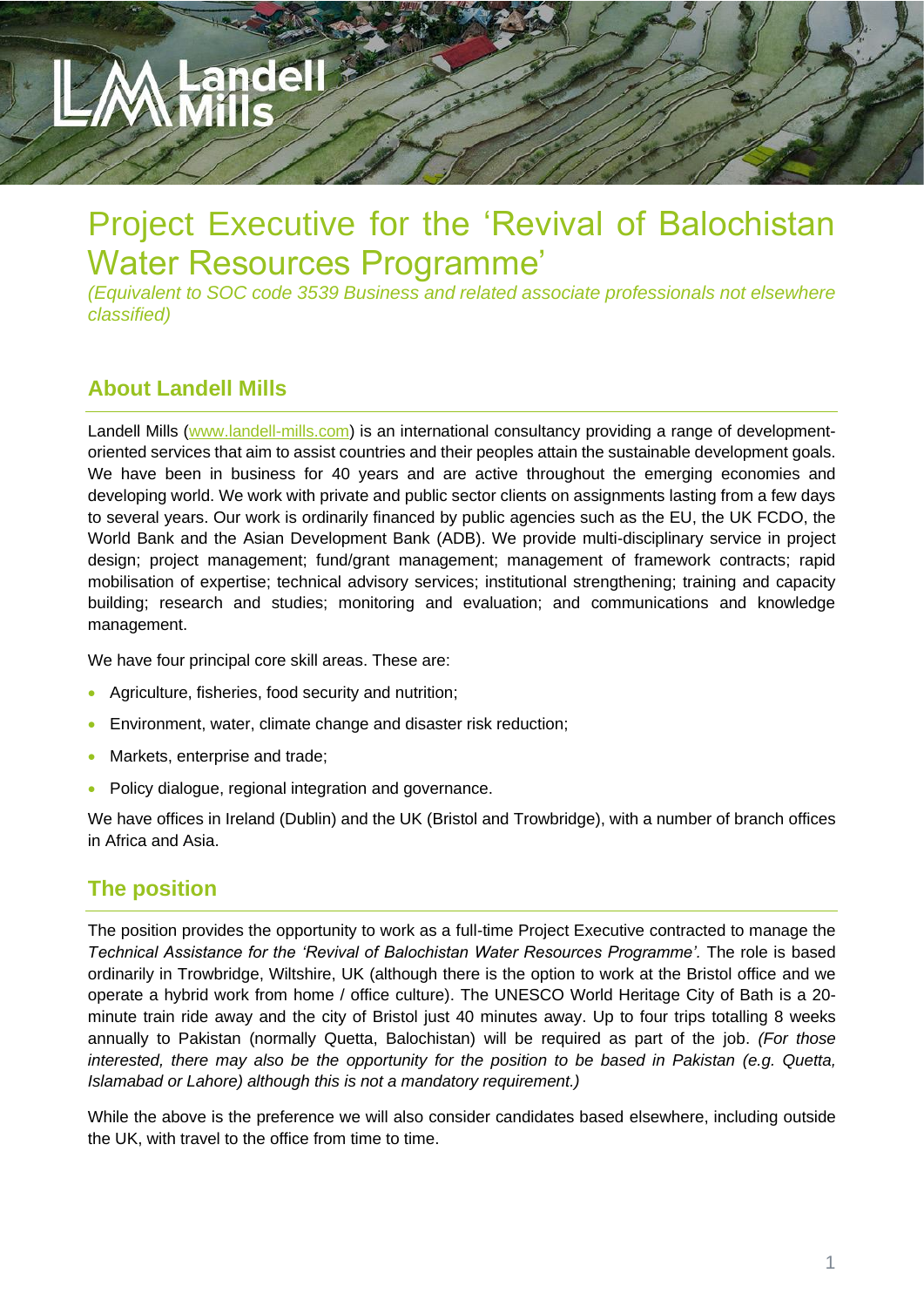The position is based within our *Environment, Water, Climate Change and Disaster Risk Reduction Division* and will report to the Division Manager. The position will work alongside internal Environment, Water and Climate Change Specialists as well as the consultancy team based in Pakistan.

### **Duties and responsibilities**

We are looking to recruit a Project Executive to manage a new contract for Landell Mills entitled: *Technical Assistance for the 'Revival of Balochistan Water Resources Programme'* (BWRP)*.*

The general objective of the Revival of BWRP is to contribute to the transition of agriculture and livestock farming systems in Balochistan (Pakistan) achieving lower water intensity and improving environmental and economic sustainability. The technical assistance provided through this service contract will contribute to three specific objectives:

- 1. Strengthened governance of water resources and Rangelands;
- 2. Alternative agricultural and livestock farming systems developed based on low water agro-economy, including agronomic practices leading to groundwater replenishment;
- 3. Increased availability of qualified agro-technology cadres able to integrate and provide on-farm technical know-how and climate-relevant advice to farmers.

The specific tasks of the role are to:

- In liaison with the Project Director, manage the successful implementation of the BWRP contract.
- Liaise with the project administrator to ensure experts are mobilised and demobilised and projects setup and closed down according to a standard checklist. This will include help in setting up an office in Quetta and recruitment of support staff.
- In liaison with the Team Leader in Quetta, manage international and national consultants to provide high quality technical inputs to the client and beneficiaries, with work plans followed and resources available for outputs to be achieved.
- Sourcing and contracting Non-Key Experts (i.e., short term specialists) to undertake specific TORs. Including searching for experts using Landell Mills' internal database, LinkedIn, other recruitment sites and networking.
- Manage the relationship with the project team, beneficiaries and EU Delegation for the successful execution of the contract from head office and in-country.
- Follow up on progress of project activities with the in-country team, including providing quality assurance of outputs (editing and formatting reports) and troubleshooting where required.
- Manage budgets and update the project financial system as intended in coordination with Landell Mills finance division and the Project Director.
- Support the project administrator to ensure supplier invoices are coded correctly, and liaise with the finance department on the preparation of invoices.

Depending on the progress of the implementation of the contract, the Division Manager may assign other separate tasks to the Project Executive, including business development activities for new contracts (i.e., preparing EOIs and tenders), project management activities for other contracts, or technical inputs (depending on the candidate's academic and professional experience).